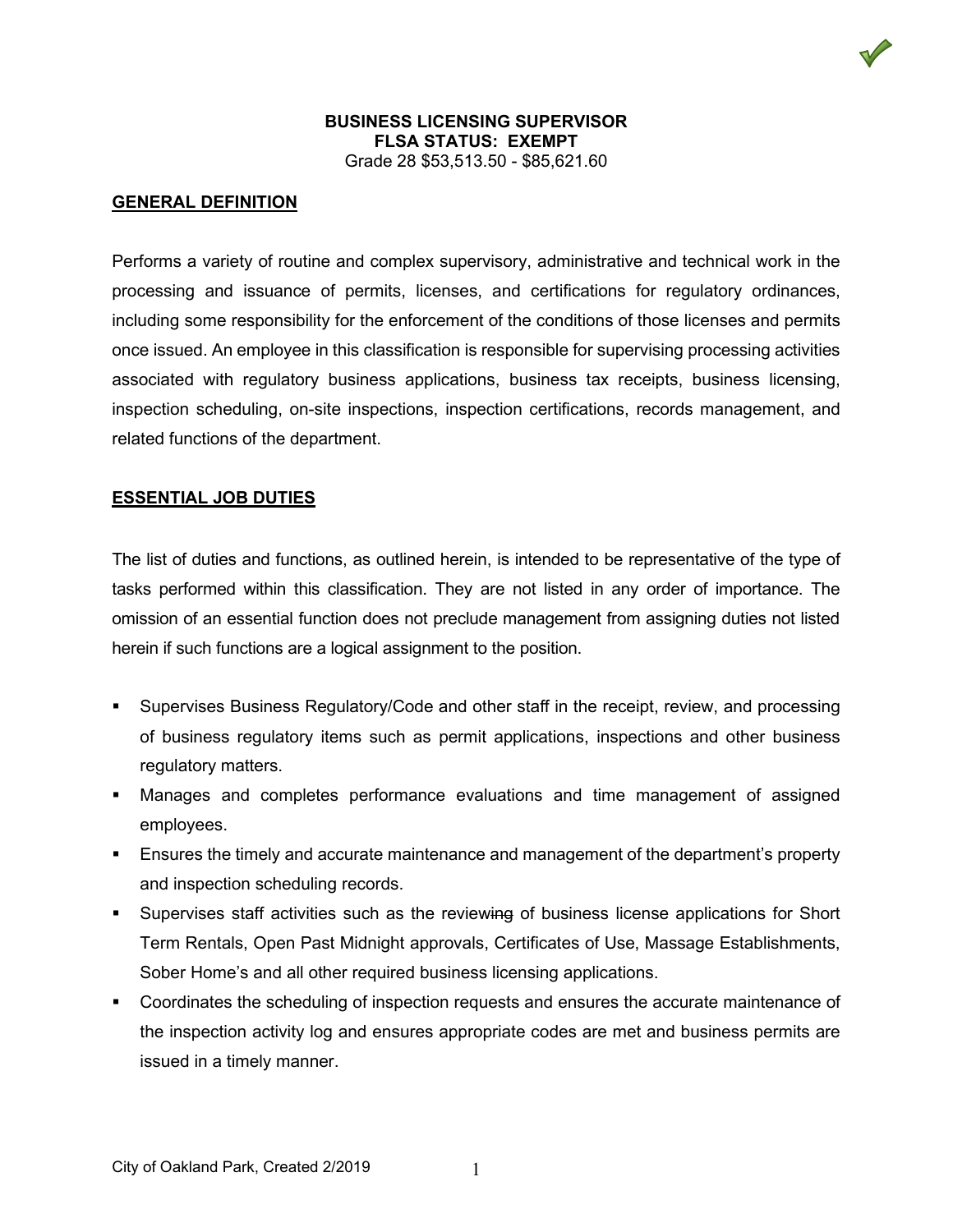- Analyzes procedures and develop recommendations for improvements in work unit processes and procedures.
- Establishes and maintains effective communications and working relationships with management, subordinate staff, and the general public.
- Responds to and resolves issues and concerns related to expired permits, and changes in ownership.
- **Develops routine monthly and annual reports on business licensing and certification functions.**
- **Develops management reports as assigned and needed.**
- **Requires regular attendance to scheduled work shifts.**

# **KNOWLEDGE, SKILLS, AND ABILITIES**

- Familiarity with concepts pertaining to comprehensive land use, related state statutes and code of ordinances.
- **-** Ability to research and prepare concise and detailed reports.
- Ability to gather and analyze written and numerical data, draw conclusions and arrive at decisions independently in accordance with established policies and regulations.
- Broad knowledge of computers and electronic data processing and GIS databases.
- Working knowledge of modern office practices and procedures; some knowledge of accounting principles and practices.
- Ability to operate the automated permitting system and automated inspections reporting system.
- Ability to establish effective working relationships with business owners, contractors, coworkers, and the general public.
- Ability to conform with and abide by all departmental and City regulations, policies, work procedures, and instructions.
- Knowledge of city and county code of ordinances, and other related regulatory ordinances and statutes.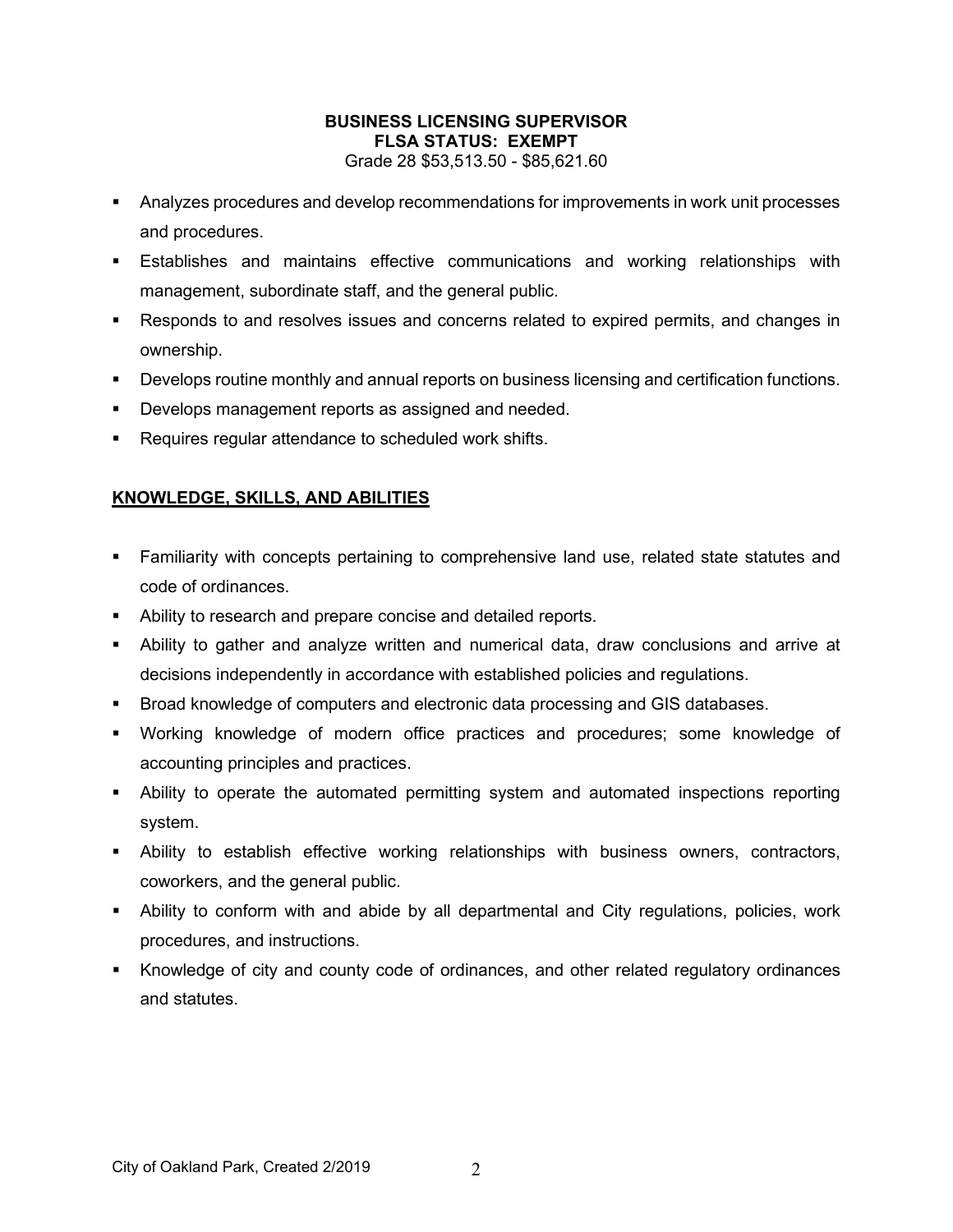### **MINIMUM ACCEPTABLE TRAINING AND EXPERIENCE**

Bachelor's degree in a closely related field, or two (2) years' experience with technical and administrative work in the area of business licensing, code enforcement or closely related field; or High School Diploma or GED equivalent and a minimum of (5) years of relevant experience with technical and administrative work in the areas of business licensing or closely related field.

#### **PREFERRED**

1 year of supervisory experience.

#### **PHYSICAL REQUIREMENTS**

The City of Oakland Park is an Equal Opportunity Employer. In compliance with the Americans with Disabilities Act (42 U.S. C. 12101 et. seq.), the City of Oakland Park will provide reasonable accommodations to qualified individuals with disabilities and encourages both prospective and current employees to discuss potential accommodations with the employer. The physical demands described here are representative of those that must be met by an employee to successfully perform the essential functions of this job.

Tasks involve the ability to exert light physical effort in sedentary to light work, but which may involve some lifting, carrying, pushing and/or pulling of objects and materials of lightweight of up to5 pounds. Tasks may involve extended periods of time at a keyboard or workstation. Work is performed in usual office conditions with rare exposure to disagreeable environmental factors. Some tasks require visual abilities. Some tasks require oral communication ability.